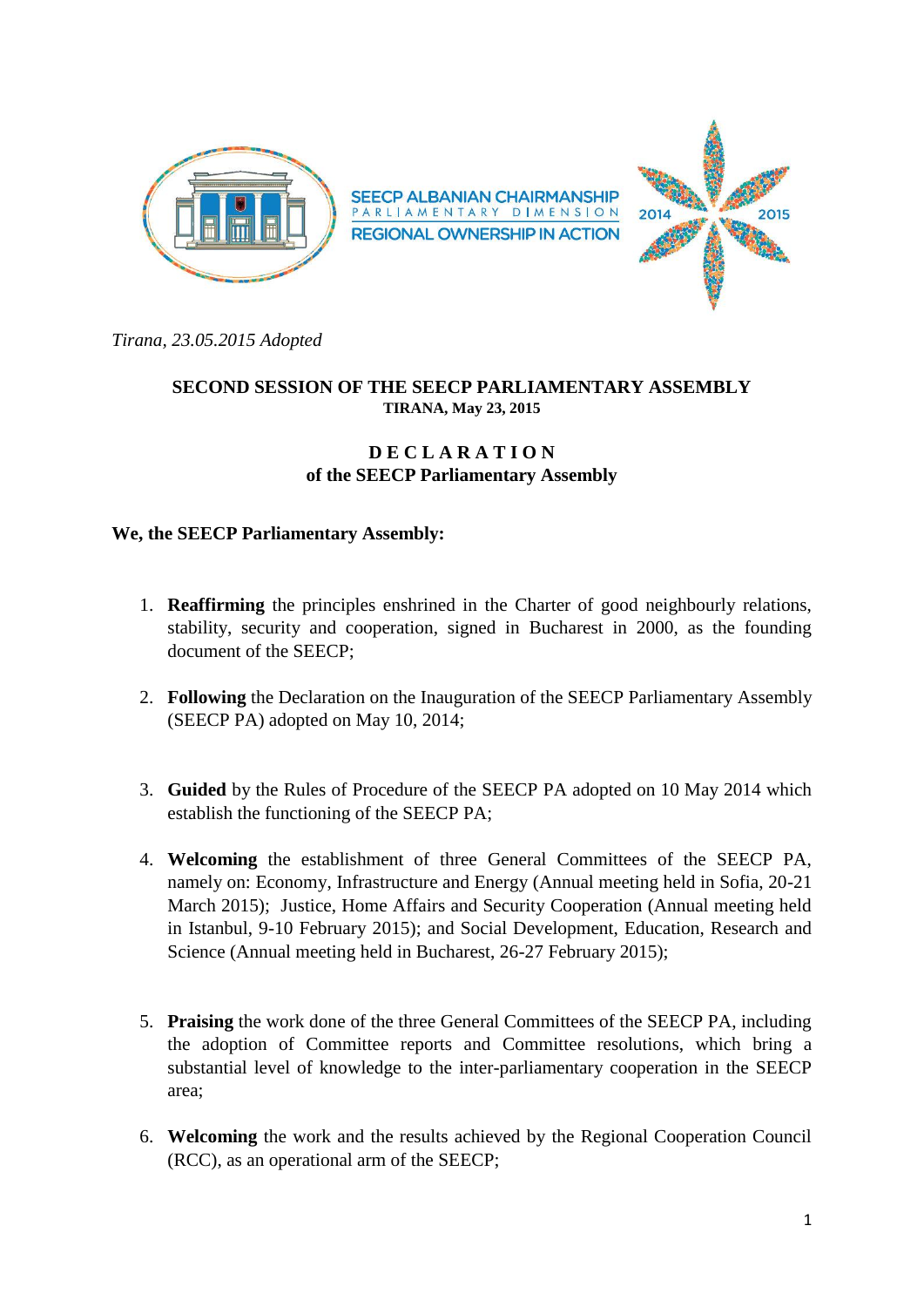- 7. **Acknowledging** the importance of the enlargement process and the commitments and reforms undertaken by all SEECP Participants in their EU integration efforts;
- 8. **Recognising** that the integration of Southeast Europe to the European Union represents one of the most important mechanisms for ensuring peace, stability and progress of the region;
- 9. **Acknowledging** the importance and role of parliaments in promoting further enlargement of the European Union and in transferring knowledge and experience to the parliaments of the SEECP participants that are engaged in the EU integration process;
- 10. **Having in mind** the commitment to the principle of "all inclusiveness" expressed at the Ohrid Conference of SEECP Presidents of Parliament of May 2013, as an important element of regional stability and long-term development, and acknowledging the Declaration of the June Bucharest Summit of Heads of State and Government of SEECP participating states, which "decided to invite  $Kosovo<sup>*1</sup>$  to participate on a permanent basis in the SEECP activties an meetings, at all levels and on equal terms and which stated that "the Charter of the South East European Cooperation Process is to be interpreted and applied accordingly in order to allow the participation of Kosovo\* in the SEECP activities and meetings, at all levels and on equal terms";
- 11. **Commending** the agreements reached between Belgrade and Pristina which contribute to further improving of the cooperation in the region;
- 12. **Committing** ourselves to promoting free, fair and transparent elections in the region and to observing the rights of persons belonging to national minorities, as a means of making our societies more democratic and more inclusive;

## **Have agreed to:**

**.** 

- 13. **Highlight** that the SEECP PA can play a key role in assisting the parliaments of the SEECP Participants to harmonize their own legislative framework with EU acquis by developing a comprehensive exchange of best practices, knowledge and experience with the Parliaments of EU member-states:
- 14. **Call** upon the parliaments of the SEECP PA Participants that are already members of the European Union to assist the parliaments of the SEECP PA Participants not yet

 $1$  \*This designation is without prejudice to positions on status, and is in line with UNSCR 1244/1999 and the ICJ Opinion on the Kosovo Declaration of independence.